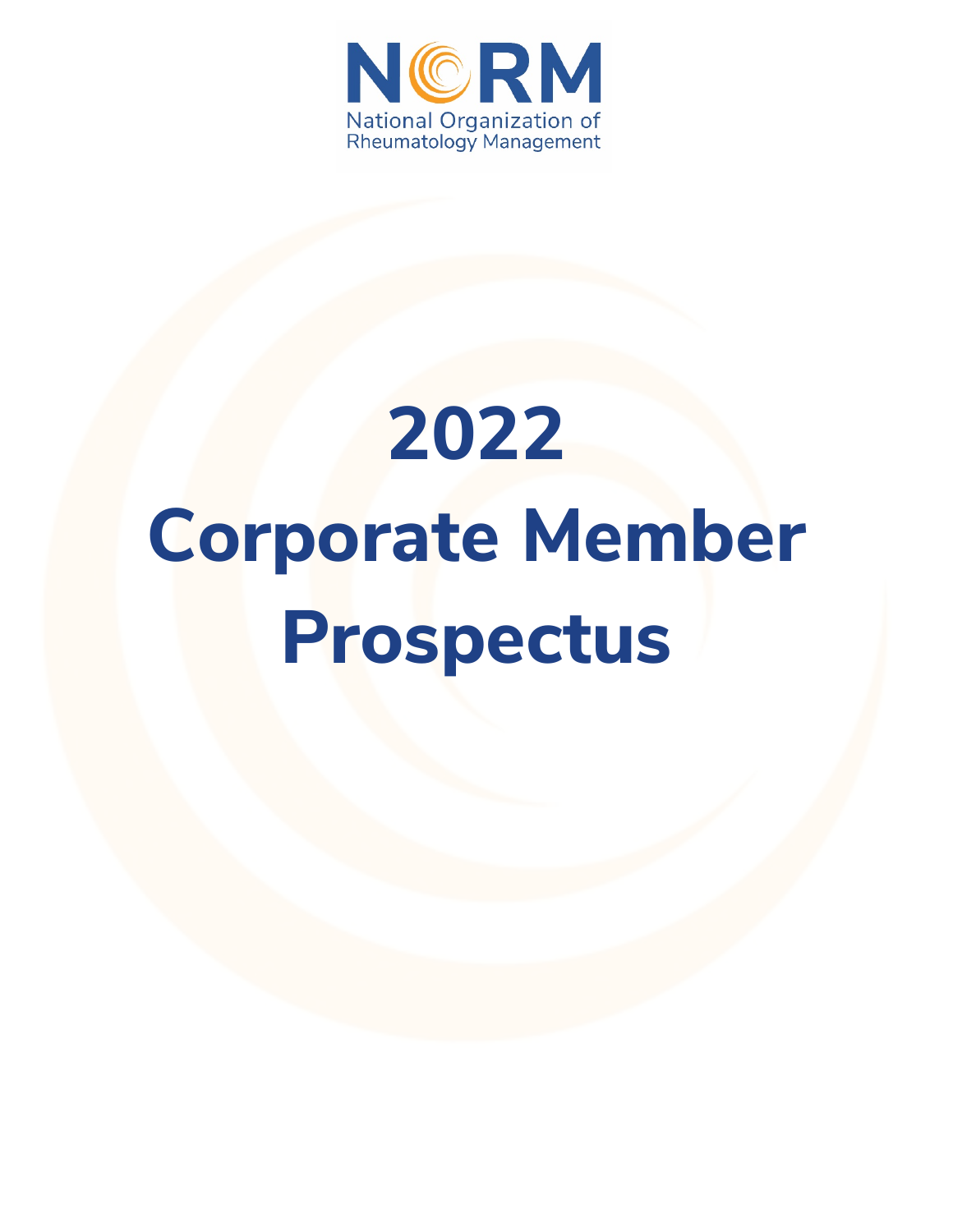# **NORM Annual Report**

### **Oct 2020 – Oct 2021**

# **NORM Was Represented at The Following Meetings:**

- ACR Annual Conference Virtual November 2020
- ACR State-of-the-Art Clinical Symposium Virtual April 2021
- NICA National Conference Virtual June 2021
- Florida Society of Rheumatology Meeting July 2021
- Clinical Congress of Rheumatology East August 2021
- Rheumatology Nurses Society Meeting August 2021
- West Virginia State Rheumatology Meeting August 2021
- Healthcare Advocate National Conference August 2021
- CSRO State Society Advocacy Virtual Meeting September 2021

### **NORM Membership**

- Grew membership to over 585 members (over 15% growth during 2021)
- Mentoring new and current members continues through bootcamps, webinars and outreach

# **NORM Coronavirus Response/HHS Provider Relief Fund**

- Up-to-the-minute information provided through the NORM member Community Forum.
- NORM hosted townhall meetings and webinars to address the emerging needs of our members during the pandemic.
- NORM hosted a webinar focused on HHS Provider Relief Fund Reporting Requirements
- NORM conducted on-line surveys of membership regarding practice response to the pandemic.
- NORM maintained a special COVID-19 response Resource Page on our public website for members and others to access for information on pandemic related materials.

# **NORM Board Members and NORM Members participated in the following Webinar Programs – Sponsored by NORM, NORM Industry Partners and NORM Ventures**

- Webinar/Townhall MFN
- Biosimilar Webinar Pfizer
- Trends with Biosimilars in Rheumatology Cardinal Health
- Hart Health Information Blocking and Open Notes How They Could Impact Your Practices Hart Health
- Town Hall Introduction of CMS Changes for ASP #1
- Town Hall Review of CMS Changes for ASP #2 How to Prepare
- Lupus Nephritis: The Importance of Active Surveillance, Early Dx and Successful Treatment Aurinia
- Population Management for Patients with RA Myriad

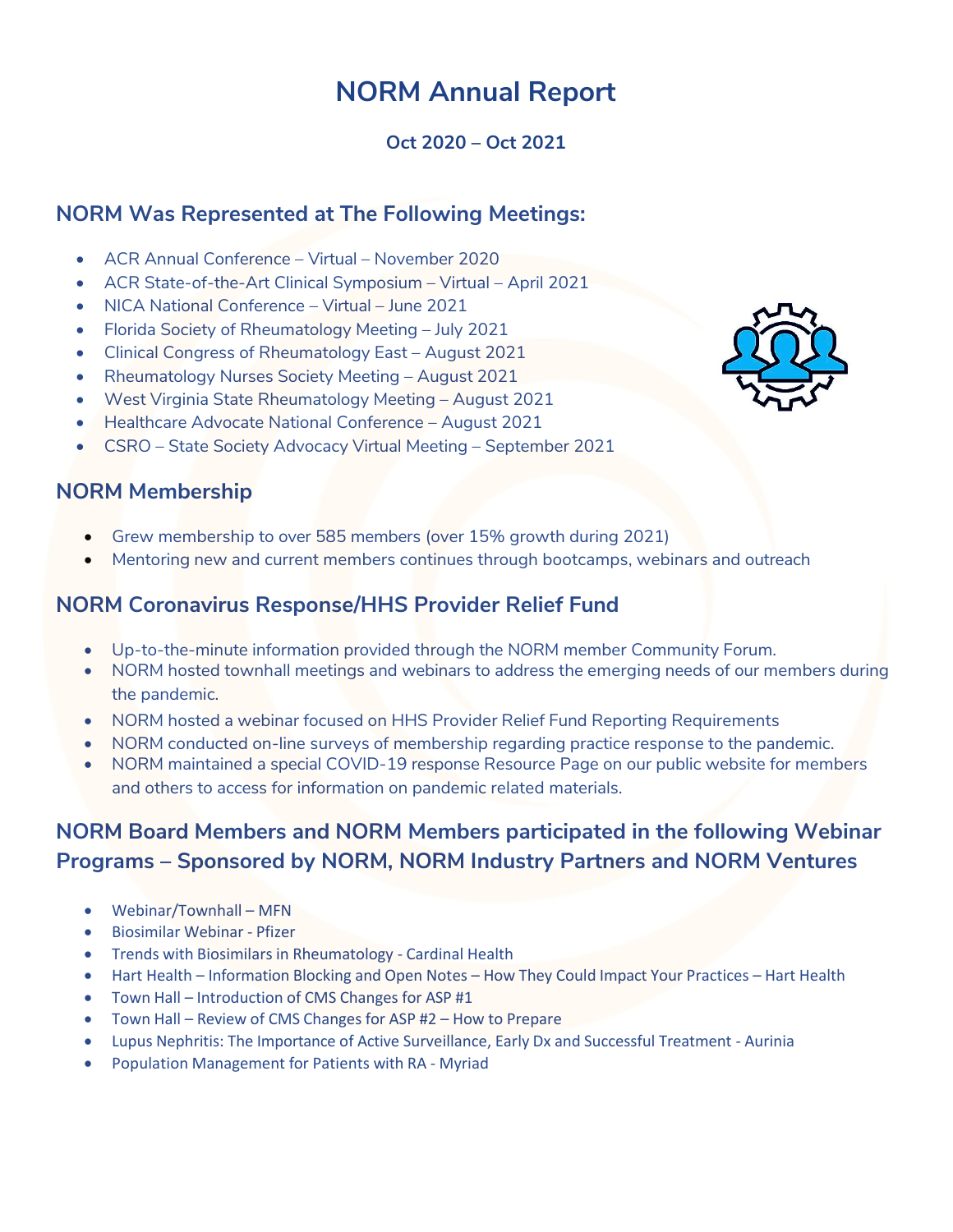# **NORM AAPC CEU Webinars**

In 2021, 8 webinars were shared with NORM members as well as the Rheumatology Community at Large. Most webinars were hosted twice each time to ensure east coast and west coast members were able to participate. These webinars were presented in partnership with Acevedo Consulting and DoctorsManagement. Almost 500 people have participated in the six (6) webinars completed by August 2021, and the webinars end in November 2021. Topics included:

- Coding and Medicare Update 2021
- How Medical Necessity Works Hand in Hand with 2021 E & M Changes
- A Look at Rheumatology Office Visit Documentation: How the new 2021 guidelines are impacting coding
- Split -Shared and Incident-to Services in 2021
- Incident-to-Rules to Live By
- Diagnosis Coding & Social Determination of Health: The impact on E/M MDM
- Injection and Infusion Documentation & Coding September 2021
- Using 2021 Medicare Audit Trends to Prepare for 2022 November 2021

# **NEC (NORM Education Committee) – Year of Compliance Series**

The NORM Education Committee (NEC) provided AAPC CEUs to the NORM members participating in their webinars. In the first 8 webinars, over 310 people have participated.

- Compliance Overview January
- MACRA vs MIPS and its Impact for 2021 February
- Conducting Internal Audits on High-Target Rheumatology Services March
- Human Resources & The Various Aspects of Office/Facility Compliance April
- Comparative Billing Reports, CMS/OIG and Commercial Payers May
- OSHA, CLIA & HIPAA June
- Taking the Next Steps After Identifying Fraud & Abuse Concerns July
- Self-Disclosure vs. Voluntary Disclosure August
- E & M Services September

# **NORM 2021 Annual Conference**

In October 2021 NORM hosted the Annual Conference with over 236 NORM attendees face to face and approximately 93 Virtual. NORM received support from 18 corporate members, 21 exhibitors and sponsors. NORM had 6 non-profit guests.

Presentations at the 2021 Conference:

- Keynote: Lighting a Fire Under Your Leadership
- Rheumatology Pathways: Transforming Rheumatology Care to Value Based Payment Models
- Ancillary Services What to Know Before You Jump
- De-escalation of Angry People
- Wrapping up our Year-of-Compliance
- Resisting Specialty Pharmacy Mandates: Driving Positive Change through Advocacy

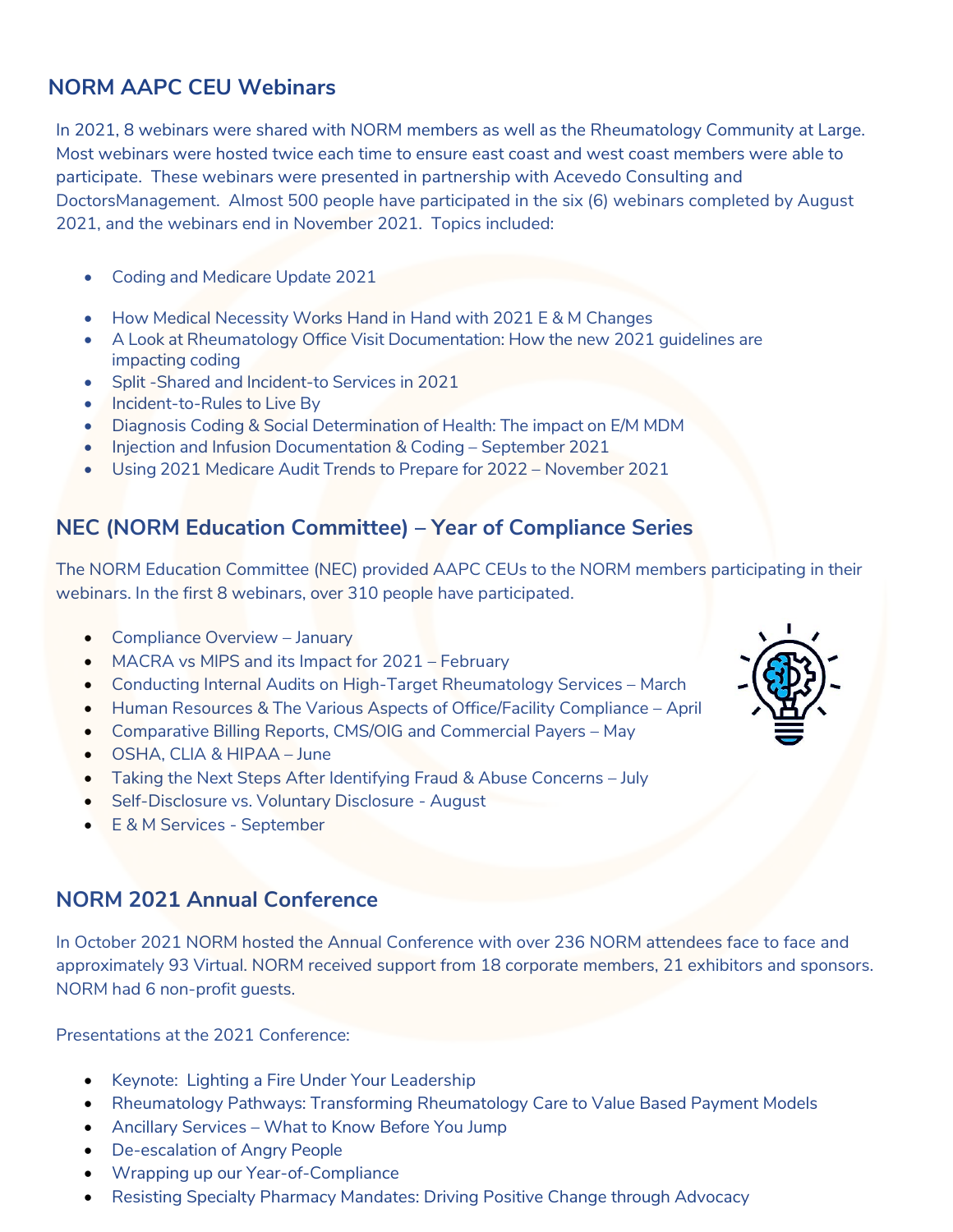- Involving Patients as Advocates
- Social Media and the Health Professional

# **NORM 2021 Annual Conference CRHC Coding Test**



In 2021, NORM partnered with the Phoenix AAPC chapter to offer the CRHC coding test to our members and their staff. 23 people were able to take (5) five hours exam. To help the NORM participants prepare, NORM sponsored over ten hours of webinars as well as posted these on the NORM website along with other resources. NORM also prepared a resource guide and shared with our participants before the start of the webinars. NORM hosted a (6) six-hour Review Course the day before the exam. Plans are to continue to support our members by providing the test, the study webinars, and review session in 2022.

### **NORM – Bootcamp for New Leaders**

The coronavirus pandemic cancelled our 2020 plans for an in-person New Leaders in Rheumatology Bootcamp. In May of 2021 we hosted a Virtual Bootcamp for 25 attendees. Bootcamp graduates also participated in Virtual Cohort Meetings to continue learning opportunities. Due to the popular demand of NORM's in-person Bootcamp, we expanded capacity twice. The in-person Bootcamp was conducted at our annual conference with 35 attendees.

Topics covered in both preparatory seminars included: Time Management, Inventory Management, Basic Benchmarks for RCM, Dealing with Difficult Patients, Getting One Step Ahead of Prior Authorizations, TO NPP or NOT TO NP, How To Talk When You'd Rather Walk, and Motivating Workers On A Tight Budget.

# **NORM Services for Members**

NORM hosts and active community forum which allows members to provide mentoring and support to each other leading to enhanced efficiency of care for patients. The community forum has 15 categories, 54 forums, and 1967 threads and 9641 posts. This dynamic resource allows members to search for previous post on a topic. NORM has developed a members' only portal that contains practice management resources for members. This membership portal hosts our document library, access to webinars hosted and recorded since 2017, our healthcare policy and industry policy information, our weekly *Regulatory Review* by Hart Health Strategies, and our newest postings of Payer Issues by Insurance company and PBMs. With the assistance of our Corporate Members and Advocacy Partners, NORM provides our membership a Legislative Map, Know Your State web link, Grassroots for Advocacy PDF, MACRA/MIPS factsheets, and checklist. *News on Rheumatology Matters*, our endeavor with DoctorsManagement, continues to highlight advocacy and regulatory updates monthly in an electronic format for our members.

NORM Ventures continues to partner with Metro Medical, a Cardinal Health Company, for our Cornerstone Rheumatology GPO for NORM members. Cardinal Health and Cornerstone Rheumatology offer a variety of services beyond just drug distribution, to help practices manage and maximize in-office medication administration services. NORM Ventures has also partnered with Transpefect and RxVantage to provide services for NORM members. These opportunities are posted on our new NORM Ventures website.

NORM has maintained its news blog that contains topics of interest to our members and followers. Since it began in 2014 NORM has provided 295 news blogs for our membership. Topics covered have included Six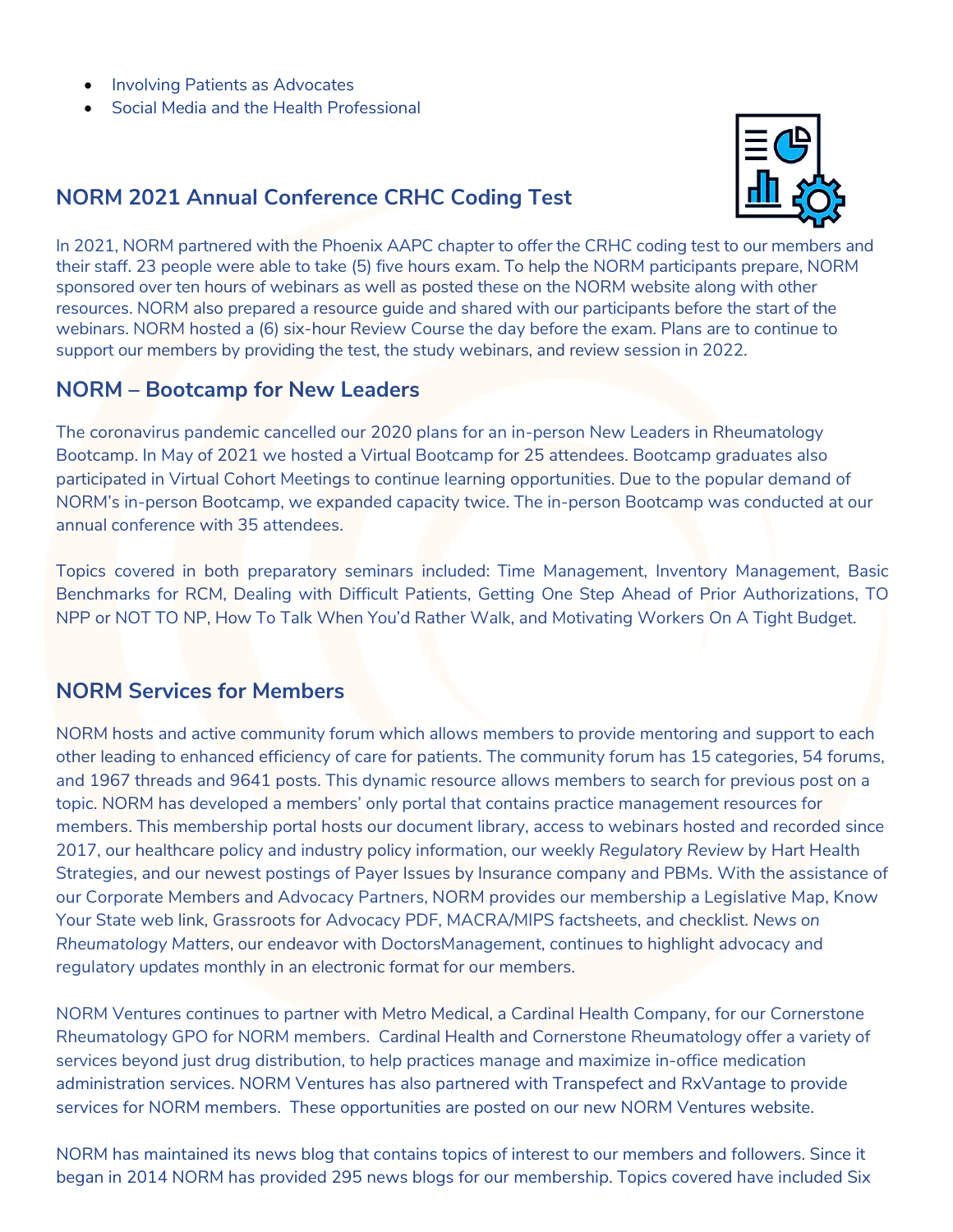Tips for Optimizing Patient Scheduling, How to Handle Patient Complaints, 8 Healthy Office Snacks To Keep you Energized and Productive, Four Ways to Improve Your Website Presence, and Healthy Manager: Five Office Ergonomic Tips to Help you Avoid Fatigue.

NORM also has a presence on Twitter (@NORMGrp), Facebook (@NORMGroup), and Linkedin, NORM used Instagram for social media during the conference. NORM Caring Committee developed a Facebook members community group to further member engagement within the membership. Our various social media platforms are used to quickly relay information to the public, advertise NORM board member activities, and publicize NORM events such as webinars and the annual conference. The use of #2021NORM has been used to highlight conference activities and attendee interactions across all platforms.

NORM continues to update our industry spreadsheet highlighting co-pay assistance programs and other support programs with links to each program's website to provide up-to-date information for Rheumatology practices. NORM provided a consolidated reverification calendar to the members that showed each manufacturers deadline for this crucial process.

NORM has increased its support to the Alliance for Transparent & Affordable Prescriptions (ATAP) to the Principal Level for the 501c3 organization. ATAP is a coalition of patient and provider organizations functioning at both the state and national level who have joined together to address pharmacy benefit at both the state and national level who have joined together to address pharmacy benefit managers (PBMs) and their impact on prescription drug costs and patient access to affordable treatment.

NORM continues to support Autoimmune Association and is a member of the Let My Doctor's Decide Task force initiative. NORM's executive director participated in a virtual Congressional Briefing with Let My Doctor's Decide – July2021

NORM continues to host the Voice of Rheumatology group that was established in 2019 and consists of many non-profit partners in the Rheumatology space that work cooperatively on issues impacting Rheumatology practices and patients.

The popular Open Enrollment and Medicare Open Enrollment pamphlets are examples of the partnership with Aimed Alliance. These documents were updated for 2021 and 2022 and provided for download from our membership portal. NORM is partnering with Aimed Alliance to create an Open Enrollment webinar for HR professionals.

# **Biologic Coordinator Forum**

Biologic coordinator is an essential job function in a rheumatology practice. This forum is provided to enhance the communication of benefit investigation and prior authorization challenges. Clear communication and understanding of payer mandates and formulary changes is key in the world of biologics. Since beginning 2019 175 practice members have participated in the forum.

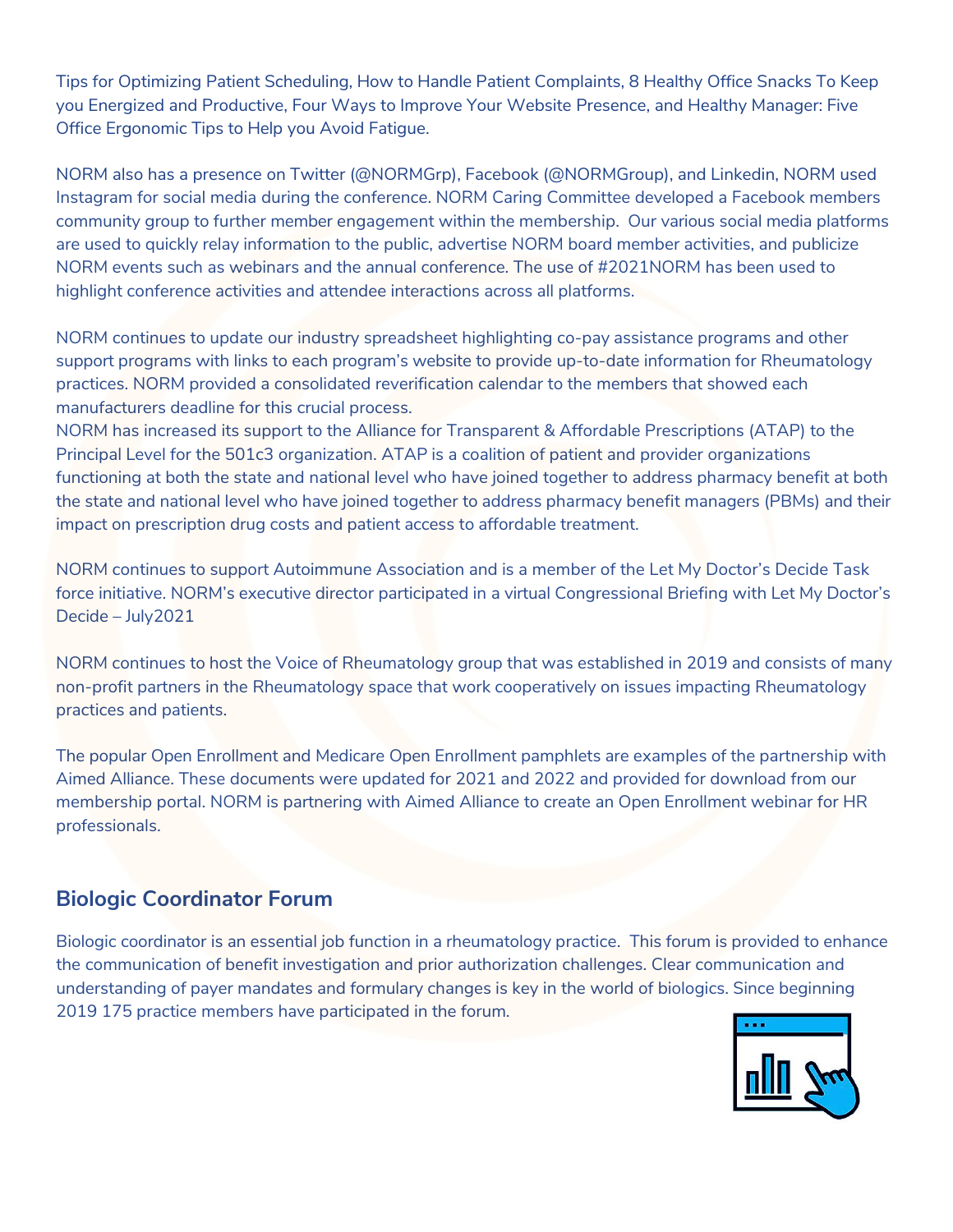# **NORM Committees**

**Advocacy Committee** updates and educates our members. The committee works closely with Hart Health Strategies (HHS) in virtual monthly meetings, and HHS shares their "Health on the Hill" Regulatory Supplement and Legislative Updates. NORM continues to empower practices to advocate and motivate our patients to have a voice to protect access to care for their rheumatologic treatments. Advocacy Committee held a Virtual Congressional Meeting in October 2021. A face-to-face Hill Visit is planned for 2022.

**Caring Committee** created in January 2021 a Facebook NORM Member's Only Community. The mission is to be a place for NORM members to stay connected socially and encourage positivity. The focus is to promote kindness in our daily lives and sharing different ways to be the reason for someone's smile. Resources for selfcare and building meaningful connections are shared.

**NORM Education Committee (NEC)** has focused on the *Year of Compliance* with monthly webinars to assist managers in understanding the various types of compliance including OIG, CLIA, HIPAA, OSHA, and OIG Disclosures. At the conclusion of the *Year of Compliance,* NEC plans to host an in-person workshop which will allow practice managers to have uninterrupted time to complete their compliance manuals. The NEC revamped the Disease Workbook for practices to use in educating and onboarding new staff on rheumatologic diseases. The update included new therapies in the rheumatology space. In 2022 NEC plans to update the Workflow Tools education module.

**Membership Committee** continues to support the growth of the NORM membership. They are responsible for welcoming new members into the organization and for sharing the value that NORM has to offer.

**Outreach Committee** supported our members through communication and advertising of events, webinars, and tips on our community forum. Outreach monitors the activity of the community forum to ensure adherence to the community forum quidelines. This committee works with our marketing partners to review and approve blog content prior to posting. They work with our Membership Committee to increase member engagement.

**Payer Committee** is our newest committee. Payer committee is tracking payer issues and working with the advocacy partners in addressing practice and patient access issues. The committee held two (2) webinars educating members on the challenges presented by the CMS ASP change for Orencia and Cimzia.

# **NORM PROFESSIONAL CERTIFICATION PROGRAMS**

The complexities of today's regulatory and business environment for healthcare organizations puts a premium on comprehensive, role-based, and specialty-specific training which can be difficult to find. NORM has offered two professional certification programs to our membership. To date 110 members have availed themselves of this opportunity.

#### **Certified Medical Practice Manager (CMPM)**

NORM worked closely with DoctorsManagement, a practice management consulting firm, to offer and administer their Certified Medical Practice Manager certification. The CMPM credential demonstrates you have gone the extra mile to pursue and master a broad body of knowledge to be a first-rate medical practice management professional.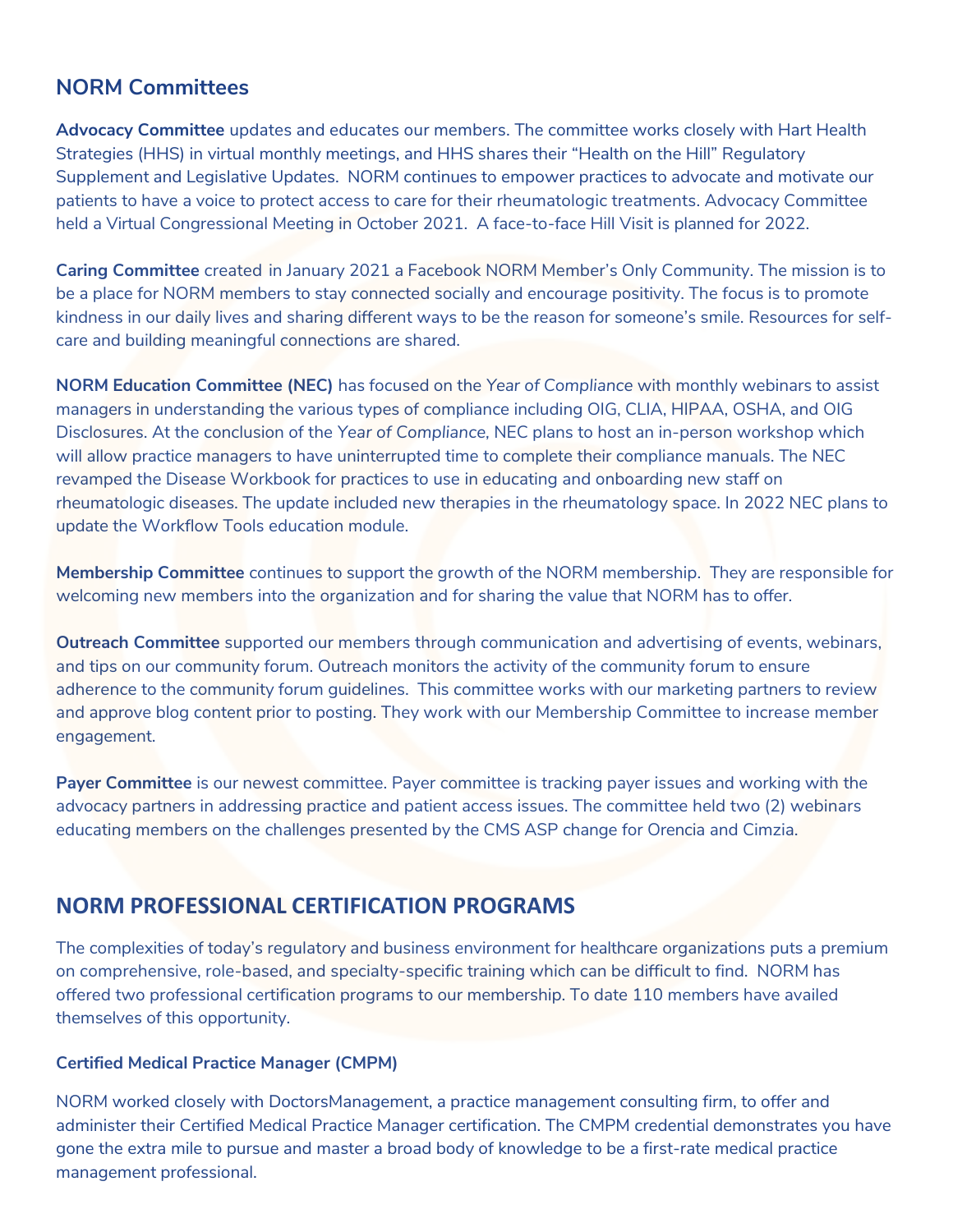#### **Certified Rheumatology Medical Specialist (CRMS)**

NORM developed and offered an educational pathway entitled GetNORMed that leads to the designation of Certified Rheumatology Medical Specialist (CRMS). This credential focused on the unique administrative, clinical, compliance and billing aspects of managing the biologic drug processes within a rheumatology practice management. To qualify to take the CRMS exam, you must have earned the CMPM or other similar professional certifications and have a minimum of three years of rheumatology management experience.

# **NORM ADVOCACY LETTERS**

- Feedback Letter to Administrator Verma regarding the CY2021 proposed CMS PFS Oct 2020
- Co-signed Part B Coalition Letter Fighting Against Most Favored Nation Model December 2020
- Letter to House leadership Sequestration Support HR 1868 March 2021
- Letter to CIGNA (multiple signers) regarding cash incentive to switch medications April 2021
- CIGNA Paying Patients to Gamble with their Health Dr. Feldman & Jay Salliotte April 2021 (Op-Ed)
- BCBS NC Sign-On Letter Gout Coverage Policies May 2021
- BCBS SC Sign-On Letter Gout Coverage Policies May 2021
- MO HB834 and SB403 Pharmacy Benefits Managers Reporting/Transparency May 2021
- CMS LETTER (NORM, CSRO, NICA) Implementation of Section 405 of the Consolidated Appropriations Act, 2021 – June 2021
- NGS Local Coverage Article Billing and Coding: Complex Drug Administration (A58620)
- Letter of NORM Introduction to Admin Brooks-LaSure June 2021
- ATAP Sign-On Letter Advocates for State Regulations of PBM Industry July 2021
- Comment Letter to Administrator Brooks-LaSure regarding concerns with the CY 2022 proposed CMS PFS – Sept 2021 (submitted online)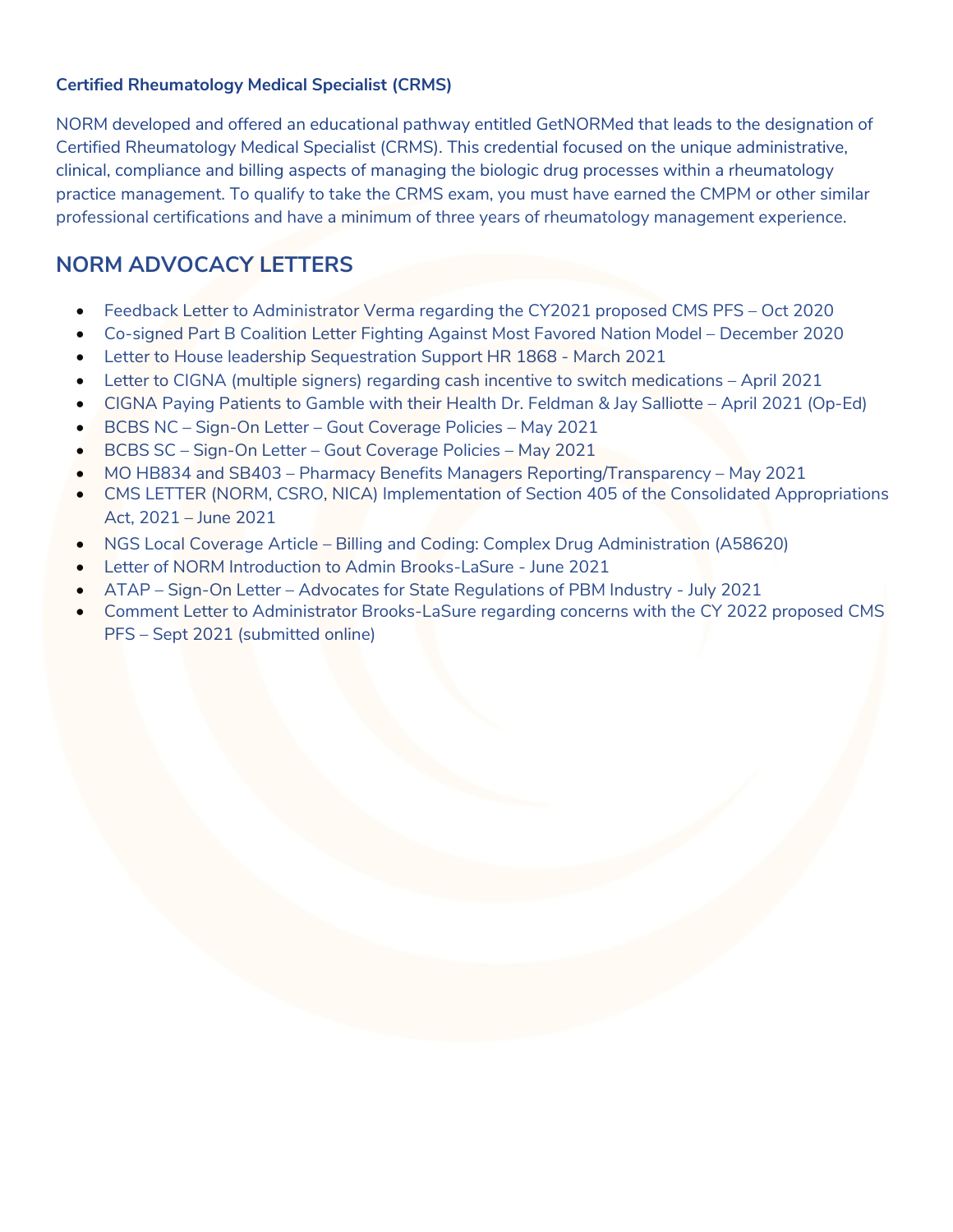# **2022 Conference Policies**

#### **Logo**

Logos are due to NORM no later than July 1, 2022. They must be in EPS format. (anyone inside your organization with graphic design experience will know how to convert your logo into the EPS format)

#### **Sponsored Events Policies**

Corporate Members, sponsors, and exhibitors *will not* plan any event that conflicts in any way with NORM sponsored events. Choosing to plan an event that conflicts with a NORM sponsored event will result in theorganization not being invited to join us at our next event.

An event is any activity from dinner with one conference attendee to an event to which many attendees are invited.

#### **Exhibit Hall Policies**

Each corporate member, sponsor, and exhibitor will respect the exhibit set-up hours established by NORM. Exhibit set-up and shipping information will be shared with all sponsors/exhibitors by August 1, 2022. The sponsor/exhibitor will follow instructions regarding shipping items to the hotel. If instructions are not followed NORM is not responsible for missing exhibit items.

Exhibit space will be provided as indicated in the Prospectus. Corporate Members may request asmaller booth or to divide the booth. Request must be received by May 1, 2022.

Exhibits must be installed within the parameters of your exhibit space with no components extending beyond. Your installation may not block other exhibitors. If your organization will not need the tables provided, your space will be noted on the floor. You must notify NORM that you will not be using your table(s) no later than August 1, 2020. No banners, signs or other material may be nailed, taped, hung to any hotel property.

The NORM Board works hard to encourage attendees to visit corporate members, sponsors, and exhibitors during exhibiting times. Thus, everyone must have at least one representative at their booth when the exhibit hall is open (breakfast, lunch and breaks each day). No one will break down their booth early. The agenda will be shared and will be posted on the NORM website.

Each corporate member, sponsor, and exhibitor will receive the number of name badges appropriate for their level of support. Additional name badges may be purchased.

Distribution of literature/advertising materials may only occur in your exhibit space. No literature / advertising materials may be left on dining tables in the exhibit hall. Interviews, focus groups, etc are to occur within your exhibit space. If you wish to hold additional sessions, you must notify NORM's administrative director (the times and locations) and await approval before moving forward with plans.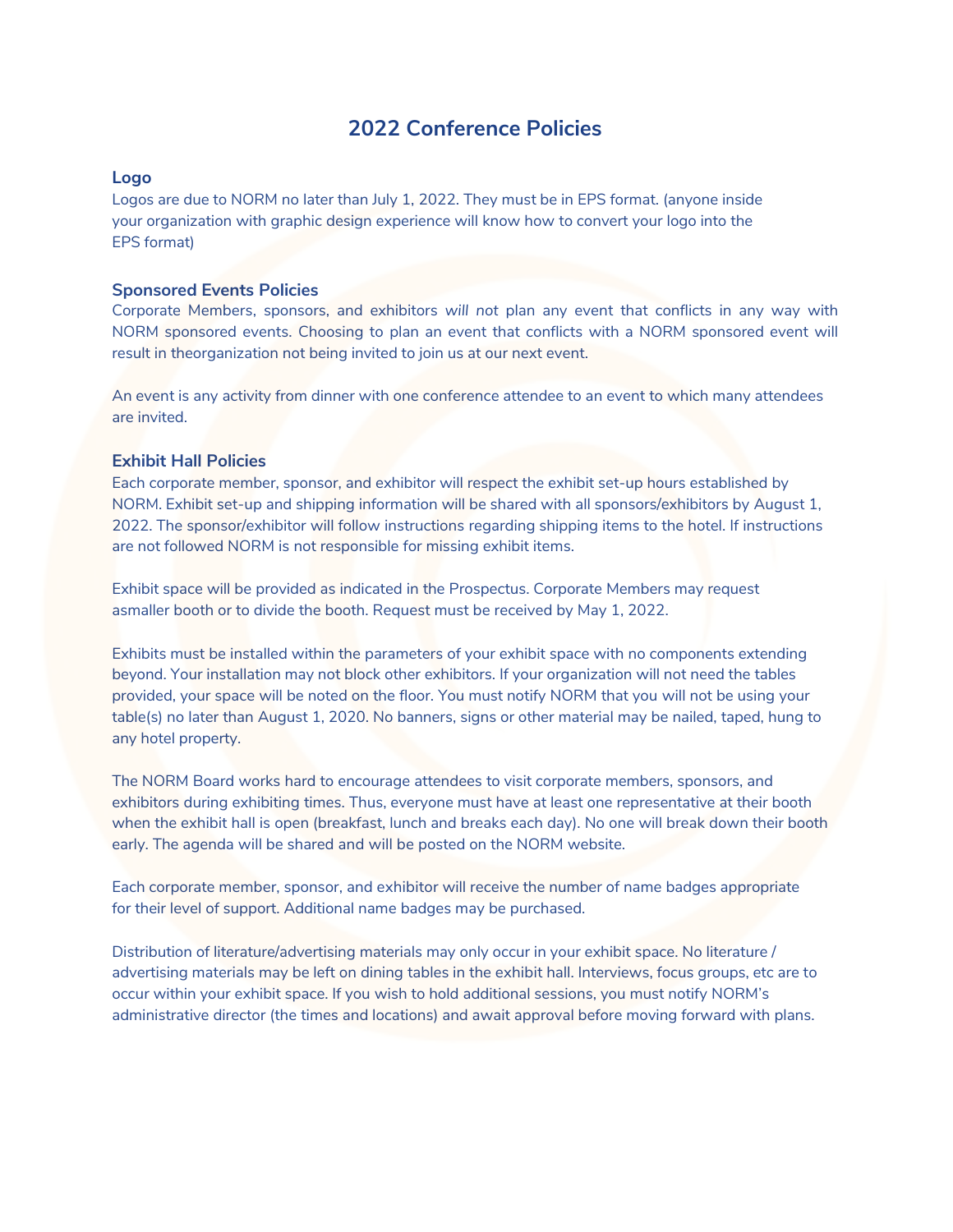#### **Insuring Exhibits**

While the exhibit hall will be monitored during the day and locked after our sessions end, all are encouraged to insure their exhibits, merchandise, and display materials against theft, fire, etc at their own expense. NORM is not responsible for any damage to or theft of the exhibits.

#### **Attendance for Educational Sessions Policies**

Corporate Members, Sponsors and Exhibitors are welcome to attend the general sessions unless they are for members' only and this is indicated on the conference brochure. Chairs will be set in the back of the general session space for their use. You may not sit with the membership. Please respect our attendees and speakers and do NOT carry on a conversation with your colleagues. If conversations become a problem the corporate member will be asked to leave the room.

If there is space, representatives may attend the breakout sessions. Corporate Members, Sponsors andExhibitors are not to enter the breakout room until all attendees have entered.

The NORM Educational Committee (NEC) sessions and Circles of Knowledge are for NORM members only.

The NORM annual membership meeting is for NORM members only and corporate members, sponsors and exhibitors may not attend this session sessions.

#### **Guest Rooms for Corporate Members, Sponsors and Exhibitors**

Hotel rooms are the responsibility of the corporate members, sponsors, and exhibitors. We have negotiated a guestroom block at the host hotel. Detailed information regarding guestroom reservationsavailable in Cvent, our registration system.

#### **Indemnification**

Corporate Members, Sponsors, and Exhibitors agree to abide by these terms, and any applicable provisions under NORM's agreement with the management of the Marriott Marquis Atlanta.

Corporate Members, Sponsors and Exhibitors assume full responsibility and liability for any loss, damage or claim arising out of injury or damage to sponsor and exhibitor's displays/materials.

Corporate Members, Sponsors, and Exhibitors agree to defend, indemnify, and hold harmless the Marriott Marquis Atlanta from and against all claims, actions, causes of actions, or liabilities, including reasonable attorney's fees arising out of or resulting from any act undertaken or committed by Corporate Member, Sponsor or Exhibitor or any contractors hired or engaged by the Exhibitor or Sponsor in connection with the conference. Corporate Members, Sponsors, and Exhibitors also agree to defend, indemnify, and hold harmless the Marriott Marquis Atlanta from any liability resulting from any claim, action or action, which may be asserted by third parties arising out of the performance of the Corporate Member, Sponsor or Exhibitor's obligations pursuant to this agreement, except those which are due to misconduct ornegligence of the Marriott Marquis Atlanta.

#### **Corporate Member, Sponsor, & Exhibitor Responsibility Clause**

To the fullest extent permitted by law, the person/legal entity described as "Exhibitor'' in this clause and in this exhibitor contract (regardless whether such person/legal entity is also described as "Exhibitor" in this contract) hereby assumes full responsibility and agrees to indemnify, defend and hold harmless the Marriott Marquis Atlanta ("Hotel"), managers, subsidiaries, affiliates, employees and agents (collectively, "Hotel Parties"), as well as National Organization of Rheumatology Managers ("Group"), from and against any and all claims or expenses arising out of Exhibitor's use of the Hotel's exhibition premises.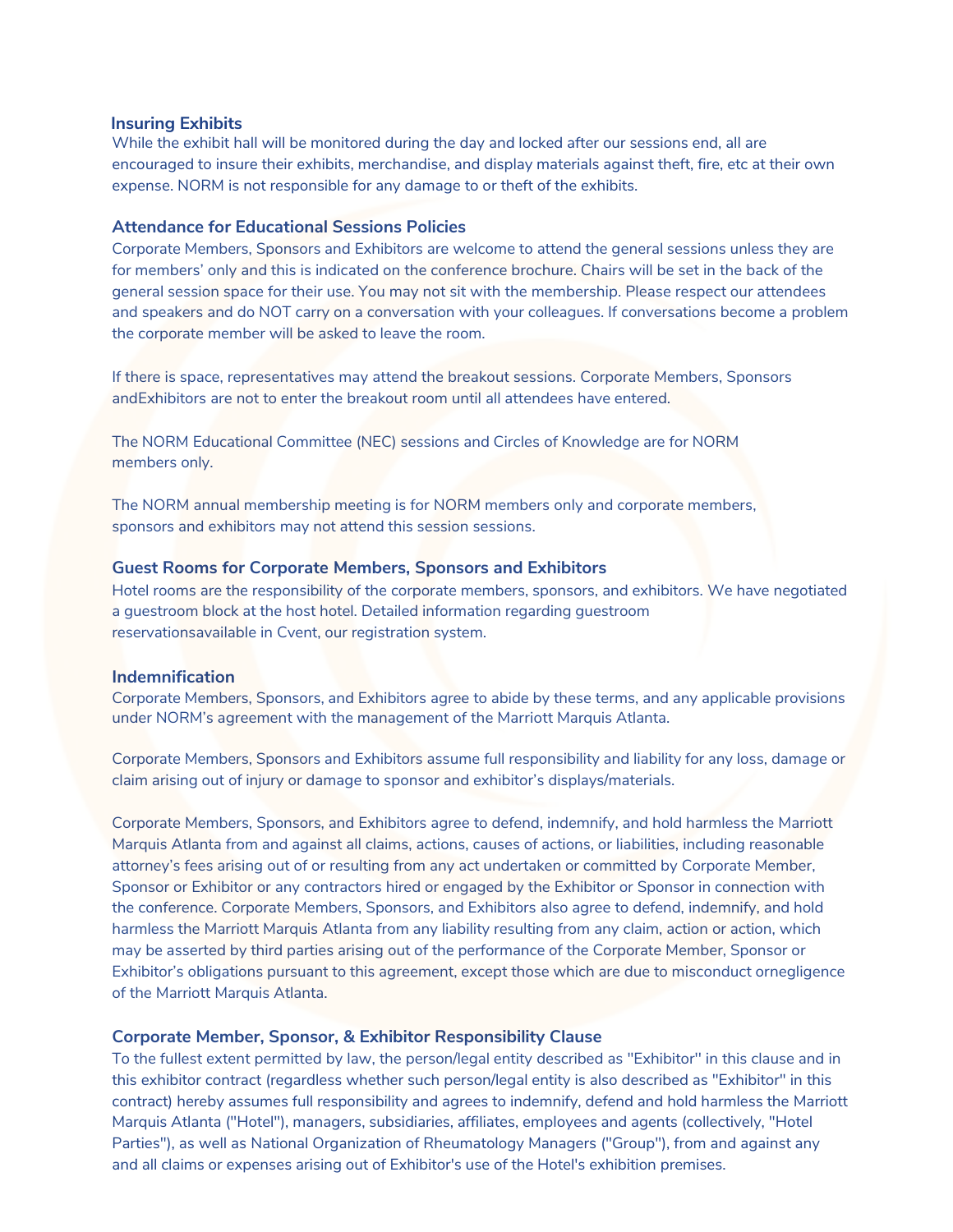# **Diamond Corporate Membership \$100,000**

The Diamond level includes the following items in reference to the non-CME annual educational meeting:

- Attendance at NORM Annual Conference:
	- o Fourteen company representatives,
	- o Opportunity to bring four additional company representatives at \$500 per person,
	- o Fourteen complimentary access privileges to Conference Attendee Hub as well as 14 complimentary conference magazines (includes list of attendees).
- Recognition in conference magazine to acknowledge support. Company logo incorporated in recognition.
- Recognition through conference signage to acknowledge support.
- Recognition in conference brochure if written commitment of funds received by March 1, 2022.
- Recognition of support at conference with Corporate Member lapel pin.
- Opportunity to introduce a speaker at live event following the script provided by NORM that will include corporate name.
- Corporate Members will have first right of refusal on location in exhibit hall at annual meeting based on membership level.
- Company logo and/or name included on back of conference t-shirt.
- One company conference tote bag insert (8.5 X 11, 3 sheets max size) mailed to NORM at conference site.
- 40X10 booth at annual conference and the booth includes 4 exhibit tables, 8 chairs, a waste basket, and electrical capabilities.
	- o Corporate Member may request smaller booth or to divide the booth. Request must be received by May 1, 2022.
- Sponsorship of Friday Night Reception and Dinner **or** Sponsor of Shuttle between Airport and Hotel **or** other suitable item negotiated between NORM and Corporate Member before July 1, 2022. Previous corporate members at this level have first right of refusal.

This level includes the following item on the Conference Attendee Hub at the 2022 conference:

• Enhanced corporate profile on Conference Attendee Hub which will allow your representative to add your logo, corporate description, contact information, brochures/documents, and links to corporate social media accounts. NORM will assign exhibit hall location link in the attendee hub.

- Company logo on NORM corporate member page from receipt of funds until December 31, 2022. o Link to company website from corporate member page if supplied by corporate member.
- Opportunity to host four (4) unbranded webinars with NORM membership on critical topics.
	- o Topics and dates to be negotiated with NORM's Executive Director and scheduled at least six weeks before the webinar to ensure time to advertise.
- Ability to submit a monthly issue to NORM for NORM to share with membership in each area:
	- o New company announcements posted on the NORM News Blog category News from our Industry Partners,
	- o Announcements to be posted on payer issue page of the *members' only* portal on NORM website and announcement of this posting by NORM to the membership, and
	- o Announcements to be posted on Healthcare Policy page of the *members' only* portal on NORM website and announcement of this posting by NORM to the membership.
- Twelve scheduled opportunities to share educational information with President or Executive Director on issues affecting rheumatology.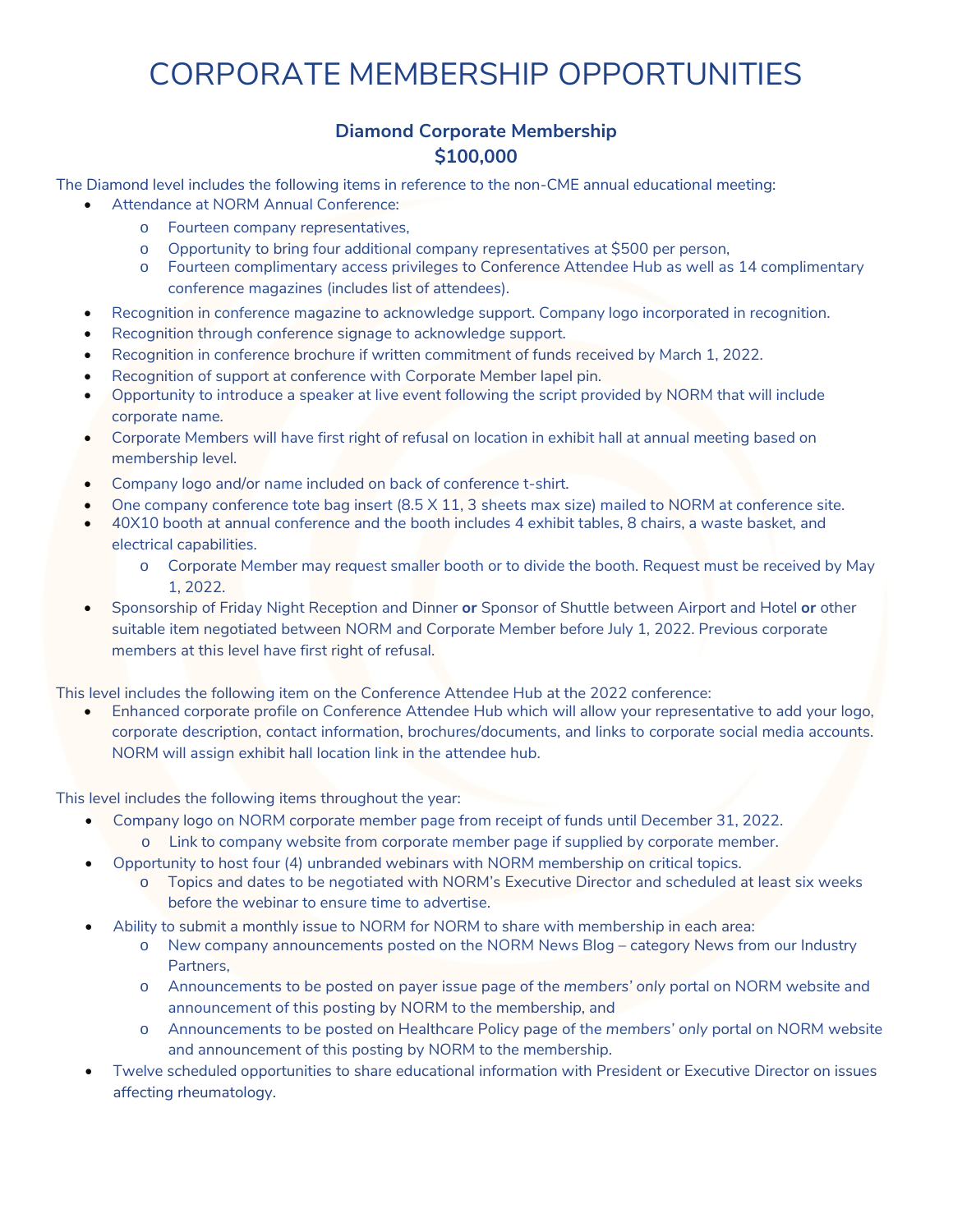- Four 90-minute meetings, webinars or conference calls with NORM Board, or Board Representatives and Executive Director:
	- o Six representatives to meet with the NORM Board the week before the 2022 conference in Atlanta, GA. The date and time negotiated by August 15, 2022 (face to face or virtual).
	- o Six representatives to meet with NORM representatives before the NORM Board meeting in March (face to face or virtual).
	- o Six representatives to meet with NORM representatives at Clinical Congress of Rheumatology in Destin, FL (face to face or virtual).
	- o Six representatives to meet with NORM representatives before the NORM Board meeting in June (face to face or virtual).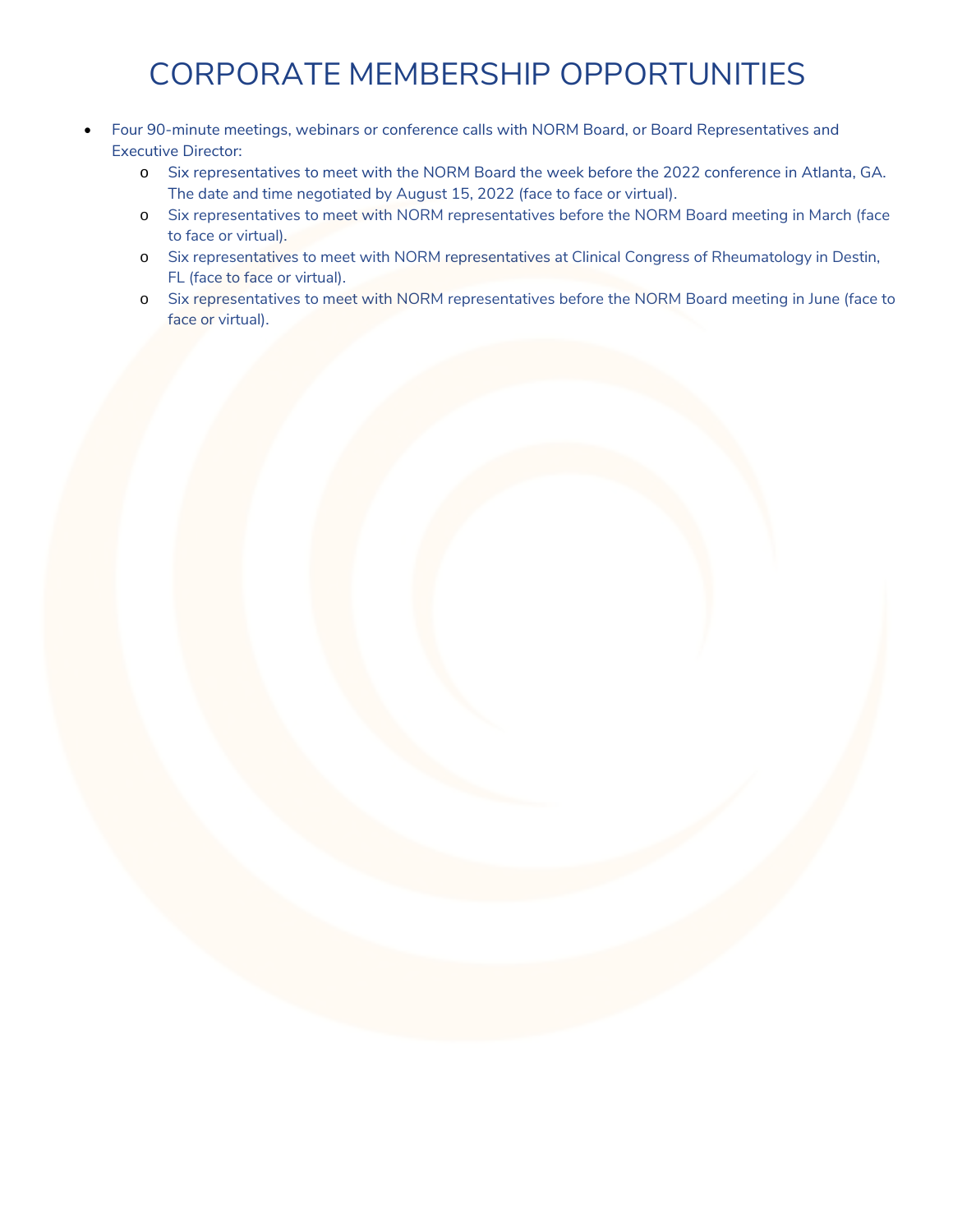# **Sapphire Corporate Membership \$75,000**

The Sapphire level includes the following items in reference to the non-CME annual educational meeting:

- Attendance at NORM Annual Conference:
	- o Twelve company representatives,
	- o Opportunity to bring four additional company representatives at \$500 per person
	- o Twelve complimentary access privileges to Conference Attendee Hub as well as 12 complimentary conference magazines (includes list of attendees).
- Recognition in conference magazine to acknowledge support. Company logo incorporated in recognition.
- Recognition through conference signage to acknowledge support.
- Recognition in conference brochure if written commitment of funds received by March 1, 2022
- Recognition of support at conference with Corporate Member lapel pin.
- Opportunity to introduce one breakout speaker at live event following the script provided by NORM that will include corporate name.
- Corporate Members will have first right of refusal on location in exhibit hall at annual meeting based on membership level.
- Company logo and/or name included on back of conference t-shirt.
- One company conference tote bag insert (8.5 X 11, 2 sheets max size) mailed to NORM at conference site.
- 30X10 booth at annual conference and the booth includes 3 exhibit tables, 6 chairs, a waste basket, and electrical capabilities.
	- o Corporate Member may request smaller booth or to divide the booth. Request must be received by May 1, 2022.
- Sponsorship of Room Key Sponsorship (your logo on room key for each guest room) **or** Head Shot Booth for member (signage at booth area) **or** other suitable item negotiated between NORM and Corporate Member before July 1, 2022. Previous corporate members at this level have first right of refusal.

This level includes the following items on the Conference Attendee Hub at the 2022 conference:

• Enhanced corporate profile on Conference Attendee Hub which will allow your representative to add your logo, corporate description, contact information, brochures/documents and links to corporate social media accounts. NORM will assign exhibit hall location link in attendee hub.

- Company logo on NORM corporate member page from receipt of funds until December 31, 2022. o Link to company website from corporate member page if supplied by corporate member.
- Opportunity to host three (3) unbranded webinars with NORM membership on critical topics.
	- o Topics and dates to be negotiated with NORM's Executive Director and scheduled at least six weeks before the webinar to ensure time to advertise.
- Ability to submit an issue every other month to NORM for NORM to share with membership in each area:
	- o New company announcements posted on the NORM News Blog category News from our Industry Partners and shared with membership across all social media platforms utilized by NORM,
	- o Announcements to be posted on payer issue page of the *members' only* portal on NORM website and announcement of this posting by NORM to the membership, and
	- o Announcements to be posted on Healthcare Policy page of the *members' only* portal on NORM website and announcement of this posting by NORM to the membership.
- Six scheduled opportunities to share educational information with President or Executive Director on issues affecting rheumatology.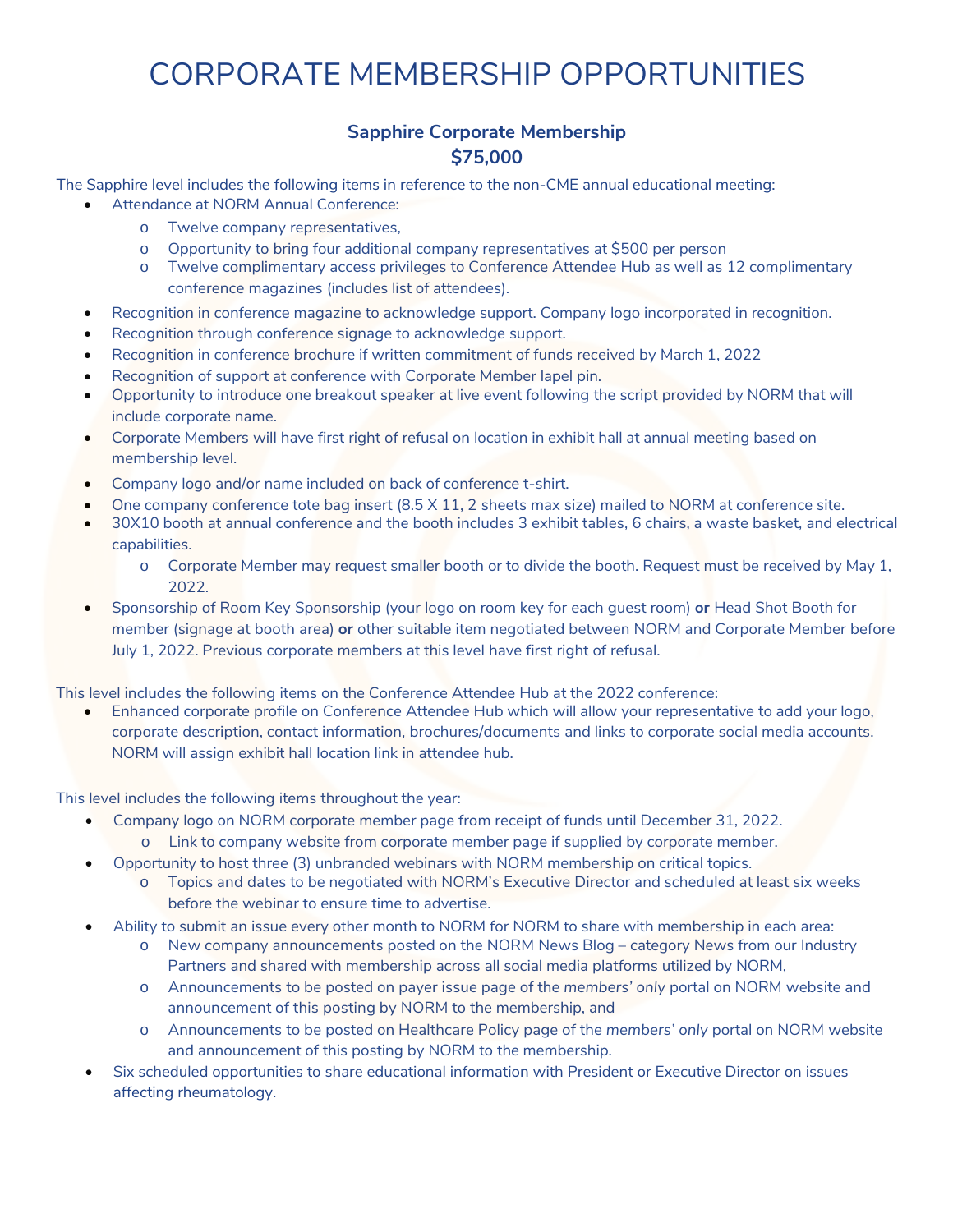- Three 90-minute meetings or conference calls with NORM Board, or Board Representatives and Executive Director:
	- o Four representatives to meet with NORM Board the week before the 2022 conference in Atlanta, GA. The date assigned and time assigned by August 15, 2022 (face to face or virtual).
	- o Four representatives to meet with NORM representatives before the NORM Board meeting in March (face to face or virtual).
	- o Four representatives to meet with NORM representatives at Clinical Congress of Rheumatology in Destin, FL **or** meet with NORM representatives before the NORM Board meeting in June.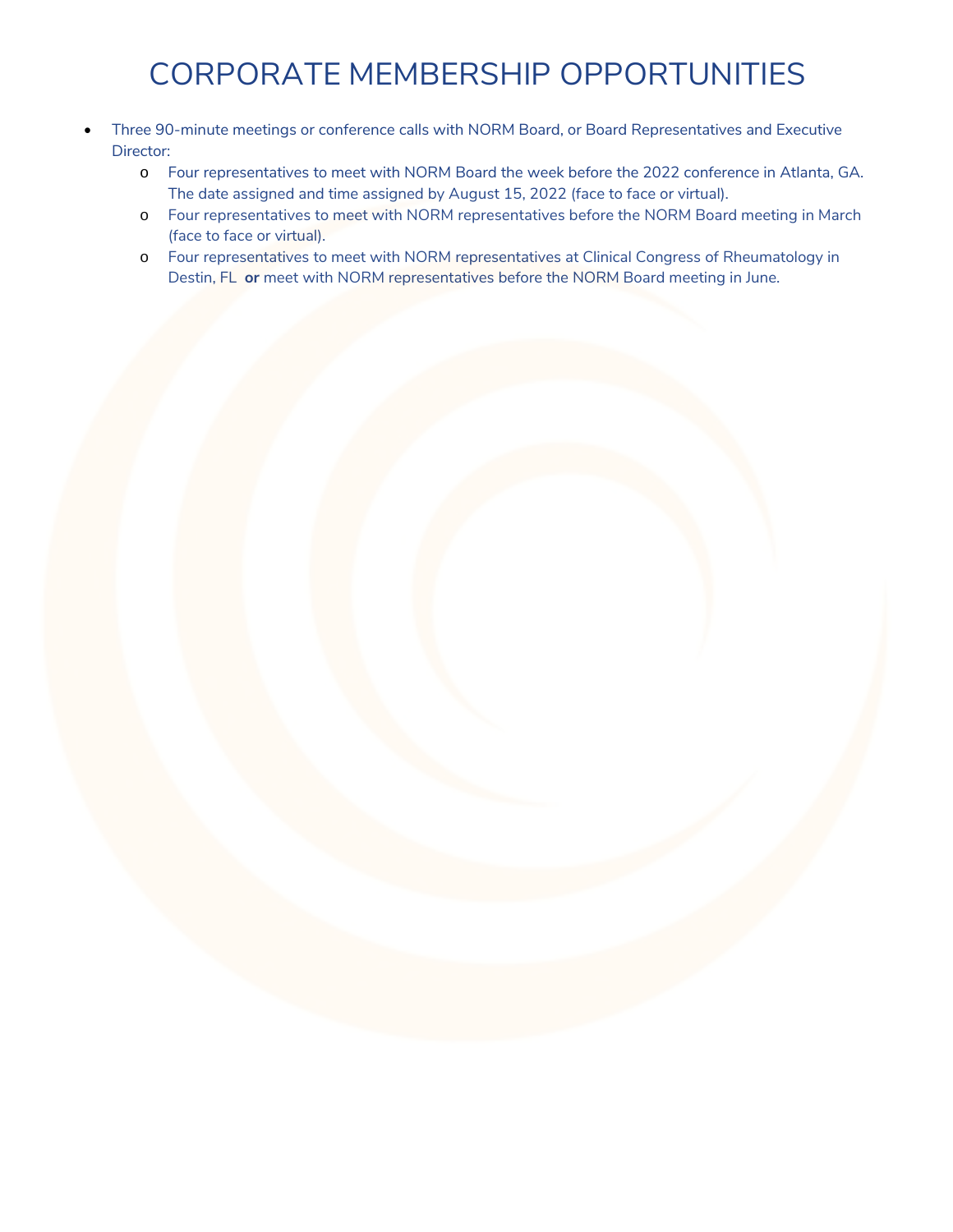### **Platinum Corporate Membership \$50,000**

The Platinum level includes the following items in reference to the non-CME annual educational meeting:

- Attendance at NORM Annual Conference:
	- o Ten company representatives,
	- o Opportunity to bring four additional company representatives at \$500 per person,
	- o Ten complimentary access privileges to Conference Attendee Hub as well as 10 complimentary conference magazines (includes list of attendees).
- Recognition in conference magazine to acknowledge support. Company logo incorporated in recognition.
- Recognition through conference signage to acknowledge support.
- Recognition in conference brochure if written commitment of funds received by March 1, 2022.
- Recognition of support at conference with Corporate Member lapel pin.
- Corporate Members will have first right of refusal on location in exhibit hall at annual meeting based on membership level.
- One company conference tote bag insert (8.5 X 11, 1 sheets max size) mailed to NORM at conference site.
- Company logo and/or name included on back of conference t-shirt.
- 20X10 booth at annual conference and the booth includes two exhibit tables, 4 chairs, a waste basket, and electrical capabilities.
	- o Corporate Member may request smaller booth or to divide the booth. Request must be received by May 1, 2022.
- Sponsorship of Thursday Night Welcome Reception **or** Conference Journal **or** other suitable item negotiated between NORM and Corporate Member before July 1, 2022. Previous corporate members at this level have first right of refusal.

This level includes the following items on the Conference Attendee Hub at the 2022 conference:

• Enhanced corporate profile on Conference Attendee Hub which will allow your representative to add your logo, corporate description, contact information, brochures/documents, and links to corporate social media accounts. NORM will assign exhibit hall location link in attendee hub.

- Company logo on NORM corporate member page from receipt of funds until December 31, 2022. o Link to company website from corporate member page if supplied by corporate member.
	- Opportunity to host two (2) unbranded webinars with NORM membership on critical topics.
		- o Topics and dates to be negotiated with NORM's Executive Director and scheduled at least six weeks before the webinar to ensure time to advertise.
- Ability to submit a quarterly issue to NORM for NORM to share with membership in each area:
	- o New company announcements posted on the NORM News Blog category News from our Industry Partners and shared with membership across all social media platforms utilized by NORM,
	- o Announcements to be posted on payer issue page of the *members' only* portal on NORM website and announcement of this posting by NORM to the membership, and
	- o Announcements to be posted on Healthcare Policy page of the *members' only* portal on NORM website and announcement of this posting by NORM to the membership.
- Four scheduled opportunities to share educational information with President or Executive Director on issues affecting rheumatology.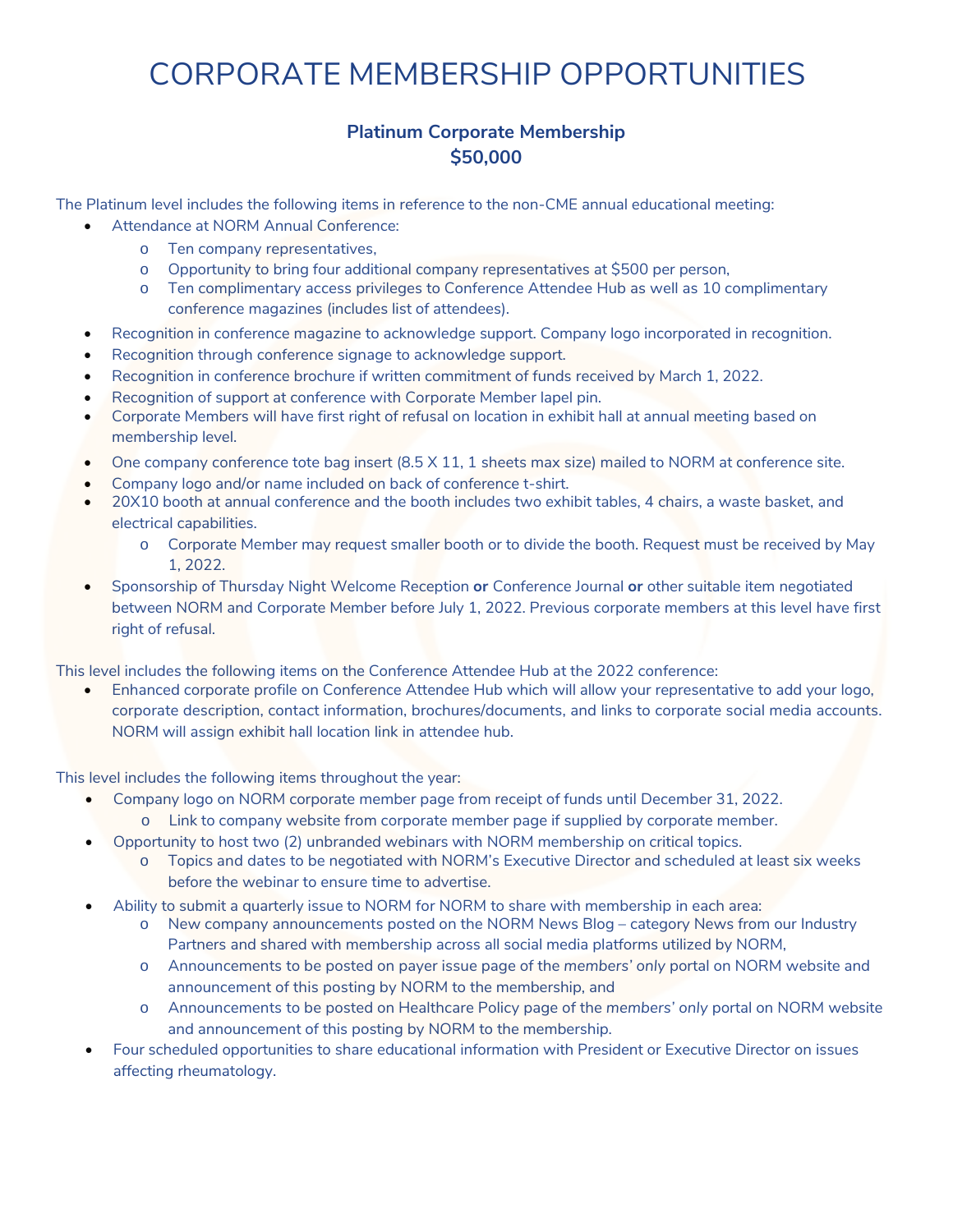- Three 60-minute meetings or conference calls with NORM Board, or Board Representatives and Executive Director:
	- o Four representatives to meet with NORM Board the week before the 2022 conference in Atlanta, GA. The date and time assigned by August 15, 2022 (face to face or virtual).
	- o Four representatives to meet with NORM representatives before the NORM Board meeting on in March (face to face or virtual).
	- o Four representatives to meet with NORM representatives at Clinical Congress of Rheumatology in Destin, FL **or** with the NORM representatives before Board meeting in June (face to face or virtual).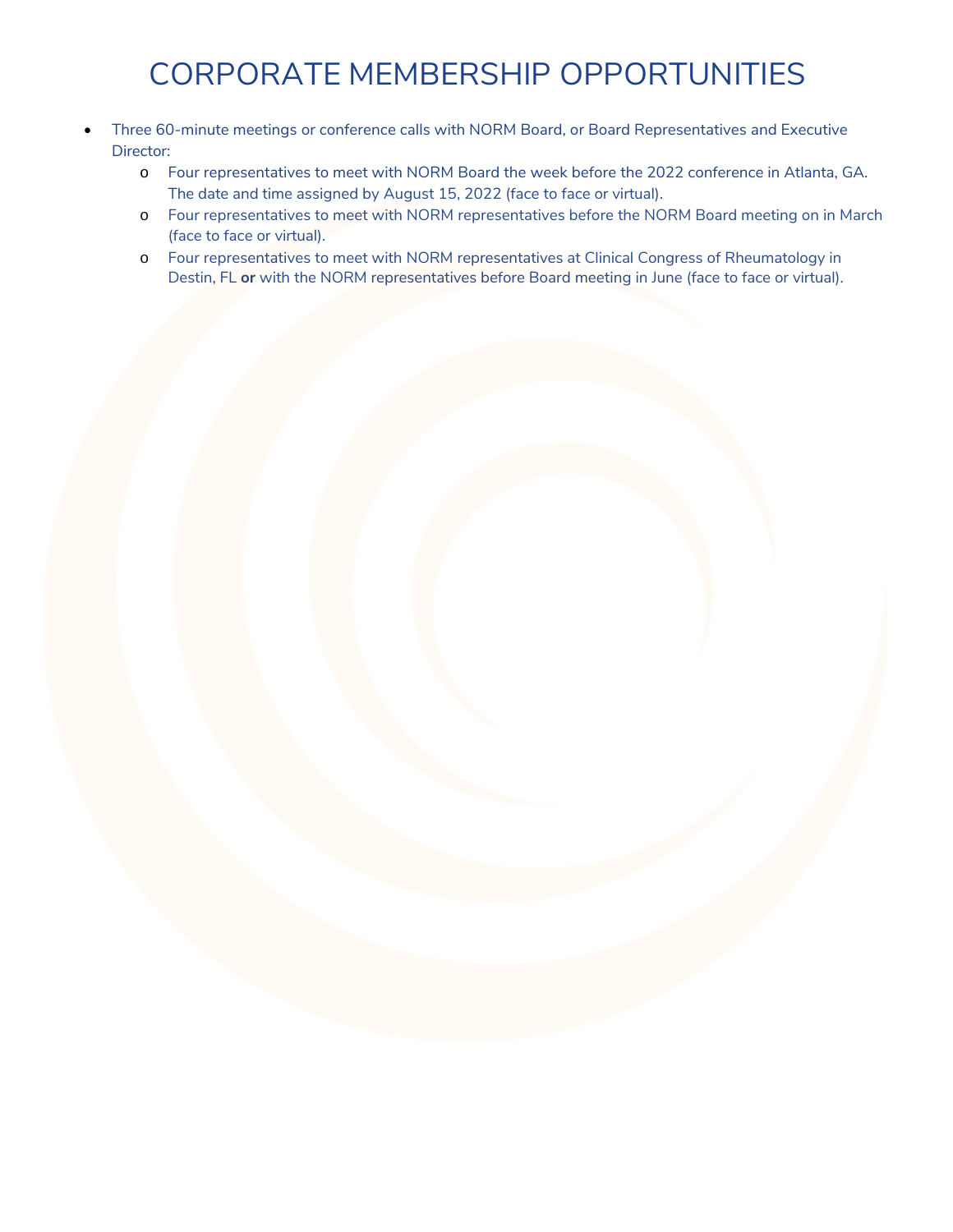# **Gold Corporate Membership \$30,000**

The Gold level includes the following items in reference to the non-CME annual educational meeting:

- Attendance at NORM Annual Conference:
	- o Eight company representatives,
	- o Opportunity to bring four additional company representatives at \$500 per person,
	- o Eight complimentary access privileges to Conference Attendee Hub as well as 8 complimentary conference magazines (includes list of attendees).
- Recognition in conference magazine to acknowledge support. Company logo incorporated in recognition.
- Recognition through conference signage to acknowledge support.
- Recognition of support at conference with Corporate Member lapel pin.
- Corporate Members will have first right of refusal on location in exhibit hall at annual meeting based on membership level.
- Company logo and/or name included on back of conference t-shirt.
- A 20X10 booth at annual conference and the booth includes 2 exhibit tables, 4 chairs, a waste basket, and electrical capabilities.

This level includes the following items on the Conference Attendee Hub at the 2022 conference:

• Enhanced corporate profile on Conference Attendee Hub which will allow your representative to add your logo, corporate description, contact information, brochures/documents, and links to corporate social media accounts. NORM will assign exhibit hall location link in attendee hub.

- Company logo on NORM corporate member page from receipt of funds until December 31, 2022.
	- o Link to company website from corporate member page if supplied by corporate member.
	- Opportunity to host a unbranded webinar with NORM membership on critical topics.
		- o Topic and date to be negotiated with NORM's Executive Director and scheduled at least six weeks before the webinar to ensure time to advertise.
- Ability to submit one issue per six months to NORM for NORM to share with membership in each area:
	- o new company announcements posted on the NORM News Blog category News from our Industry Partners and shared with membership across all social media platforms utilized by NORM,
	- o announcements to be posted on payer issue page of the *members' only* portal on NORM website and announcement of this posting by NORM to the membership, and
	- o announcements to be posted on Healthcare Policy page of the *members' only* portal on NORM website and announcement of this posting by NORM to the membership.
- Two scheduled opportunities to share educational information with President or Executive Director on issues affecting rheumatology.
- Two 60-minute meetings with NORM Board, or Board Representatives and Executive Director:
	- o Two representatives to meet with NORM Board for 60 minutes the week before the 2022 conference in Atlanta, GA. The date and time assigned by August 15, 2022 (face to face or virtual).
	- o Two representatives to meet with NORM representatives at Clinical Congress of Rheumatology in Destin, FL (face to face or virtual).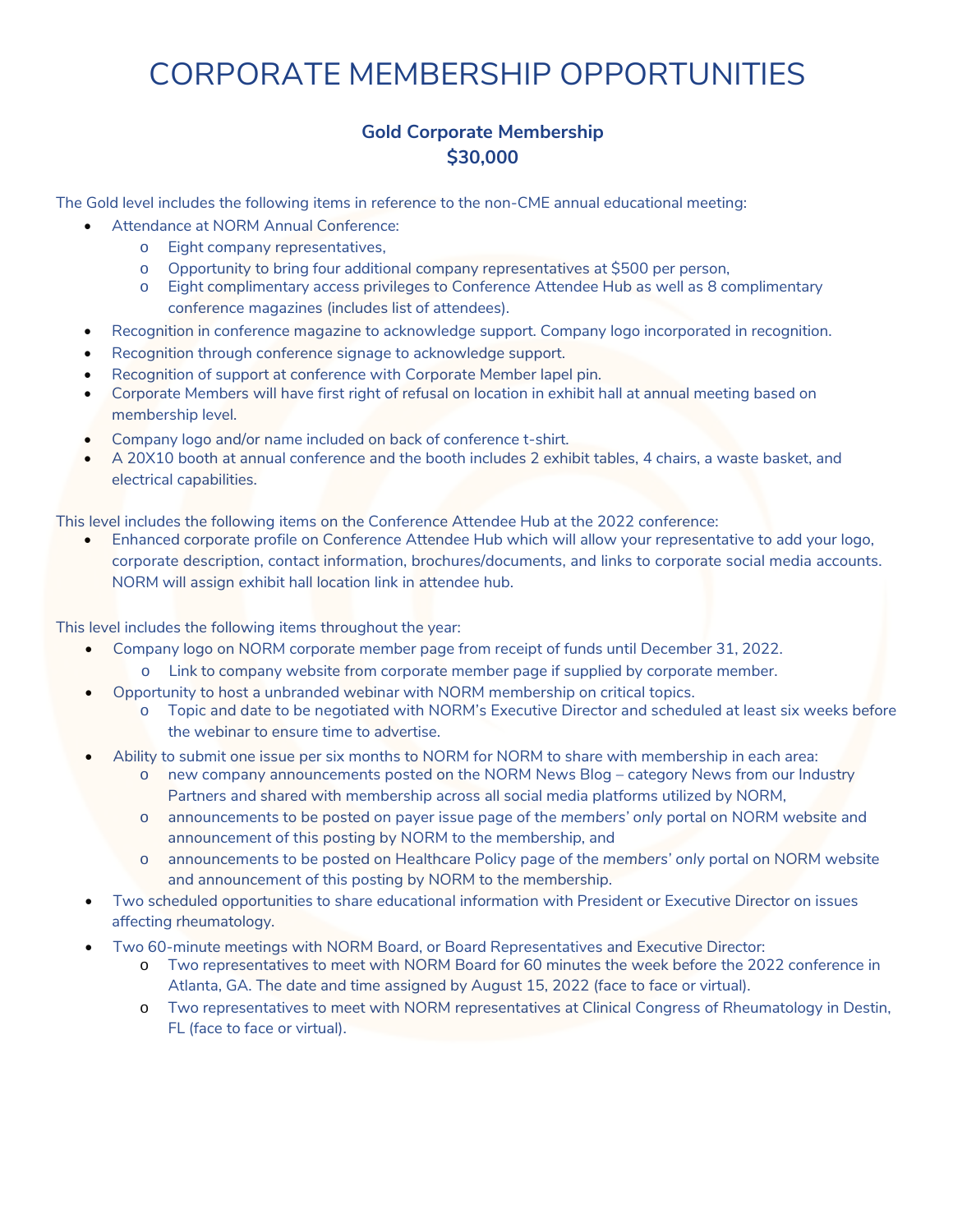### **Silver Corporate Membership \$15,000**

This Silver level includes the following items in reference to the non-CME annual educational meeting:

- Attendance at NORM Annual Conference:
	- o Six company representatives,
	- o Opportunity to bring two additional company representatives at \$500 per person,
	- o Six complimentary access privileges to Conference Attendee Hub as well as 6 complimentary conference magazines (includes list of attendees).
- Recognition in conference magazine to acknowledge support. Company logo incorporated in recognition.
- Recognition through conference signage to acknowledge support.
- Recognition of support at conference with Corporate Member lapel pin.
- Corporate Members will have first right of refusal on location in exhibit hall at annual meeting based on membership level
- Company logo and/or name included on back of conference t-shirt.
- A 10X10 booth at annual conference and the booth includes 1 exhibit table, 2 chairs, a waste basket, and electrical capabilities.

This level includes the following items on the Conference Attendee Hub at the 2022 conference:

• Enhanced corporate profile on Conference Attendee Hub which will allow your representative to add your logo, corporate description, contact information, brochures/documents, and links to corporate social media accounts. NORM will assign exhibit hall location link in attendee hub.

This level includes the following items throughout the year:

• Company logo on NORM corporate member page from receipt of funds until December 31, 2022.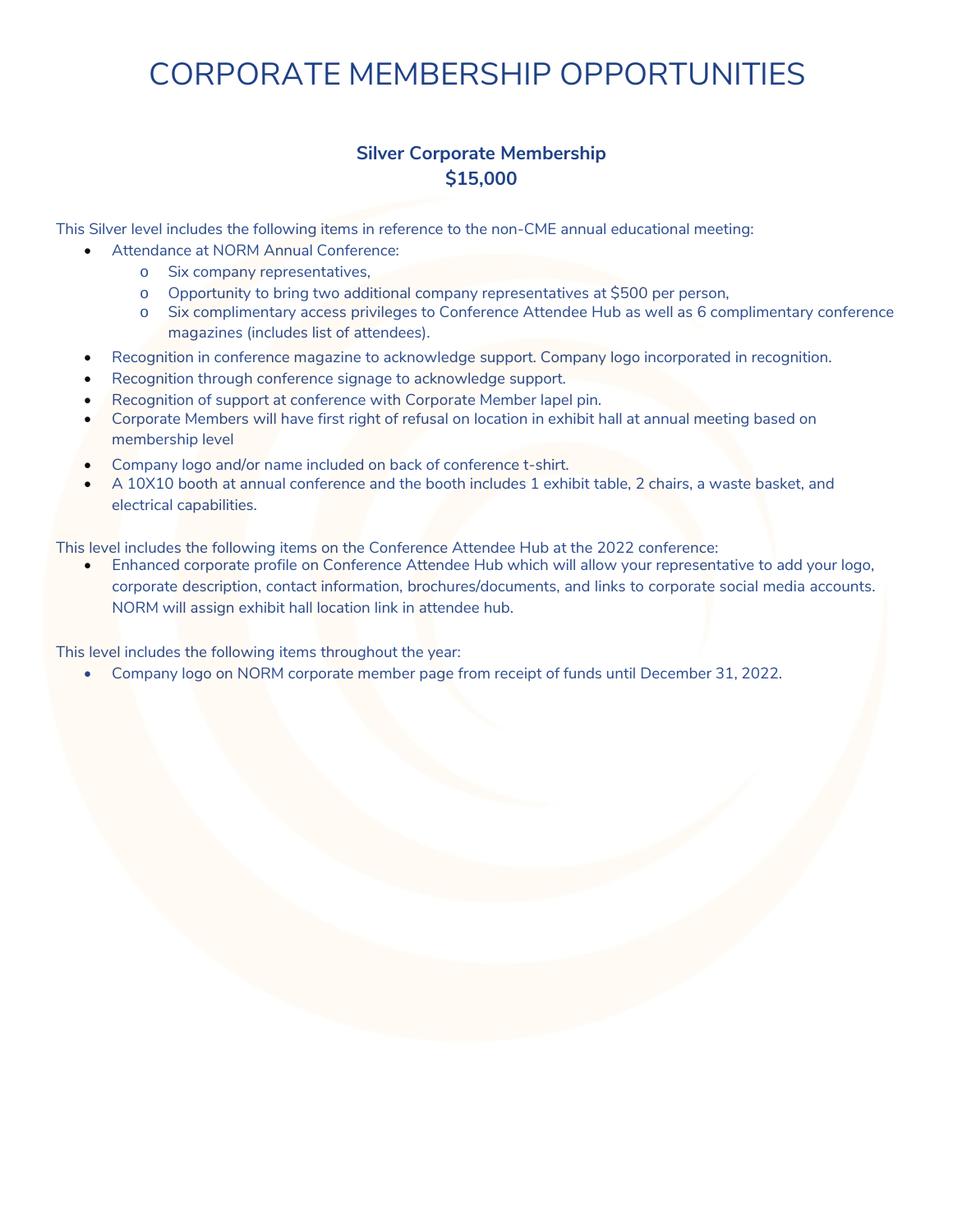# **Ala Cart Items**

### **Survey NORM's Membership - \$5000**

Survey may contain no more than twenty (20) questions, and this includes any questions that eliminate certain members' participation.

Survey questions must be approved by NORM board.

Deliverables:

- Survey results will be deidentified before sharing with the corporate member and under no circumstances will NORM share identifying information
- The survey results may be used internally by the corporate member and any external use must be approved by the NORM board.
- NORM will not share or discuss the result of the survey with others outside the corporate members.

NORM will within two weeks of receiving the data as long as not within one month on either side of the annual conference:

- Build the survey in our Survey Monkey account
- Send the survey to corporate member to test the survey and confirm survey functions as desired
- Distribute to NORM's membership via NORM's membership portal contact center
- NORM will incentivize the membership to complete survey

At the conclusion of data collection, NORM will:

- Collate data
- **Scrub data of identifying information**
- Share result of survey with corporate member

One survey will be distributed per month. Coordinate distribution process with NORM's administrative director [\(info@normgoup.org\).](mailto:info@normgoup.org) Questions must be to NORM by the first of the month, for development, test and distribution by the middle of the month. NORM will not overload its members with more than one survey per month.

Personnel from NORM involved in the process:

- Nancy Ellis, President
- Andrea Zlatkus, Executive Director
- Tammy Bulger, Administrative Director
- Ginny Inman, Communication Manager
- Austin Crouch, Communication & Social Media Manager
- Bryce Allen, Event and Logistics Coordinator

# **Additional Webinar - \$2500**

A corporate member may purchase an additional unbranded webinar.

Topics and dates to be negotiated with NORM's Executive Director and scheduled at least six weeks before the webinar to ensure time to advertise.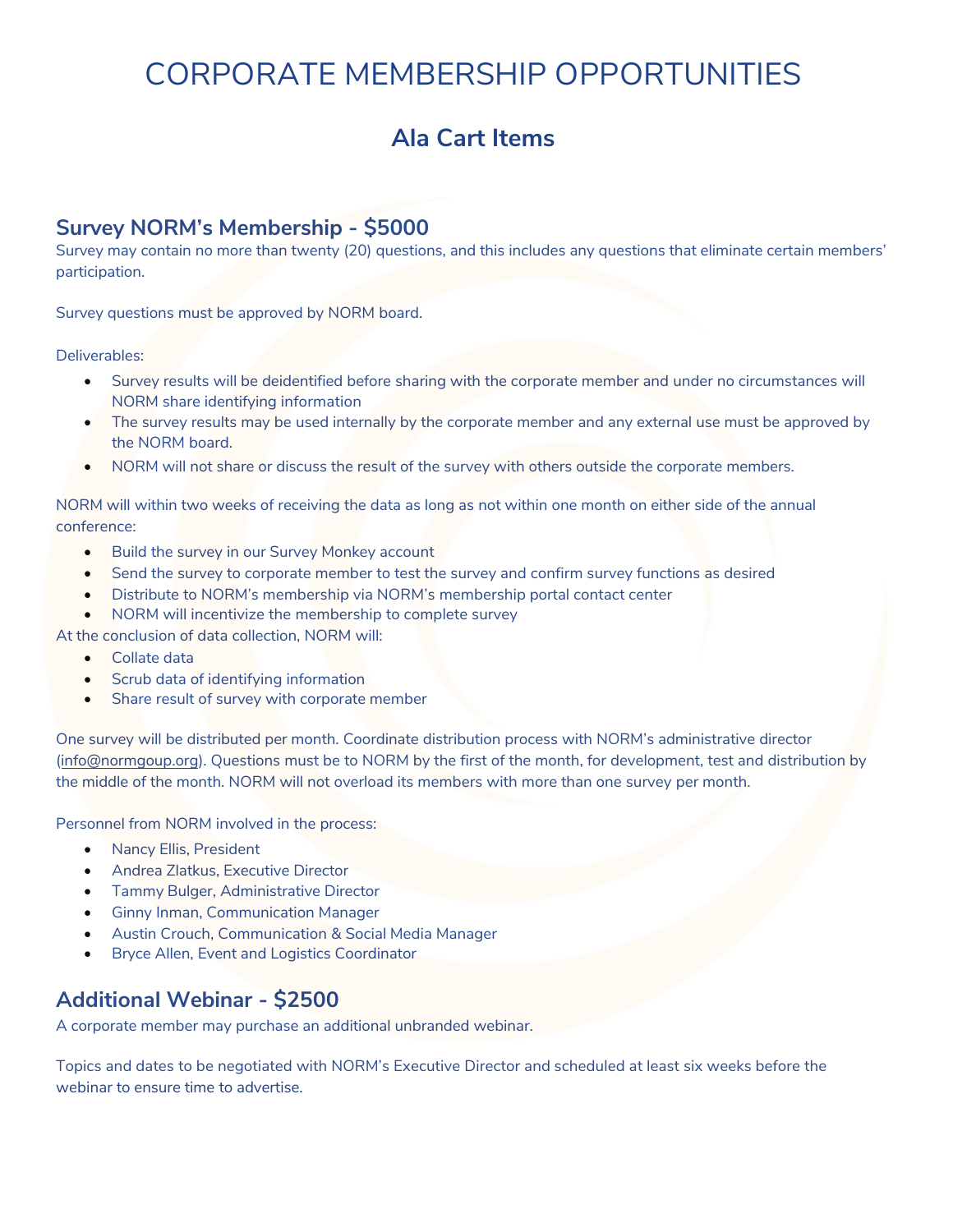

# **2022 Conference Opportunities**

|                                                                                    | <b>Silver</b>    | <b>Gold</b>      | <b>Platinum</b>                                                                            | <b>Sapphire</b>                                                    | <b>Diamond</b>                                                                                 |
|------------------------------------------------------------------------------------|------------------|------------------|--------------------------------------------------------------------------------------------|--------------------------------------------------------------------|------------------------------------------------------------------------------------------------|
|                                                                                    | \$15,000         | \$30,000         | \$50,000                                                                                   | \$75,000                                                           | \$100,000                                                                                      |
| # of Complimentary<br>Representatives                                              | 6                | 8                | 10                                                                                         | 12                                                                 | 14                                                                                             |
| # of additional representatives for<br>purchase (\$500/rep)                        | 2                | $\overline{4}$   | $\overline{4}$                                                                             | $\overline{4}$                                                     | $\overline{4}$                                                                                 |
| Recognition through lapel pin,<br>ribbon, conference magazine,<br>signage, t-shirt | $\times$         | X                | $\sf X$                                                                                    | X                                                                  | X                                                                                              |
| Ability to introduce 1 general<br>session speaker (Friday or<br>Saturday)          |                  |                  |                                                                                            |                                                                    | $\times$                                                                                       |
| Ability to introduce 1 breakout<br>session speaker (Friday or<br>Saturday)         |                  |                  |                                                                                            | X                                                                  |                                                                                                |
| Logo on conference brochure*                                                       |                  |                  | $\times$                                                                                   | X                                                                  | $\times$                                                                                       |
| Complimentary tote bag insert                                                      |                  |                  | 1 sheet                                                                                    | 2 sheets                                                           | 3 sheets                                                                                       |
| Exhibit size                                                                       | 10 X 10<br>booth | 20 X 10<br>booth | 20 X 10 booth                                                                              | 30 X 10 booth                                                      | 40 X 10<br>booth                                                                               |
| Exhibit hall space - 1st right of<br>refusal based on level                        | 5th choice       | 4th choice       | 3rd choice                                                                                 | 2nd choice                                                         | 1st choice                                                                                     |
| Sponsorship Opportunity                                                            |                  |                  | Welcome<br>Reception<br><b>OR</b><br>Conference<br>Journal<br><b>OR</b><br>Negotiated Item | Room Key<br><b>OR</b><br>Head Shot Booth<br>OR.<br>Negotiated Item | Reception &<br>Dinner<br><b>OR</b><br>Airport/Hotel<br>Shuttle<br><b>OR</b><br>Negotiated Item |
| <b>Conference APP</b>                                                              |                  |                  |                                                                                            |                                                                    |                                                                                                |
| # of Complimentary Access                                                          | 6                | 8                | 10                                                                                         | 12                                                                 | 14                                                                                             |
| <b>Enhanced Profile</b>                                                            | X                | X                | $\mathsf{X}$                                                                               | $\mathsf{X}$                                                       | X                                                                                              |
| <b>Shared Banner Advertisement</b>                                                 | $\times$         | $\mathsf{X}$     |                                                                                            |                                                                    |                                                                                                |
| Banner Advertisement w/link to<br>your website                                     |                  |                  | $\sf X$                                                                                    | $\sf X$                                                            | $\sf X$                                                                                        |

*\* if logo received by March 1, 2022*